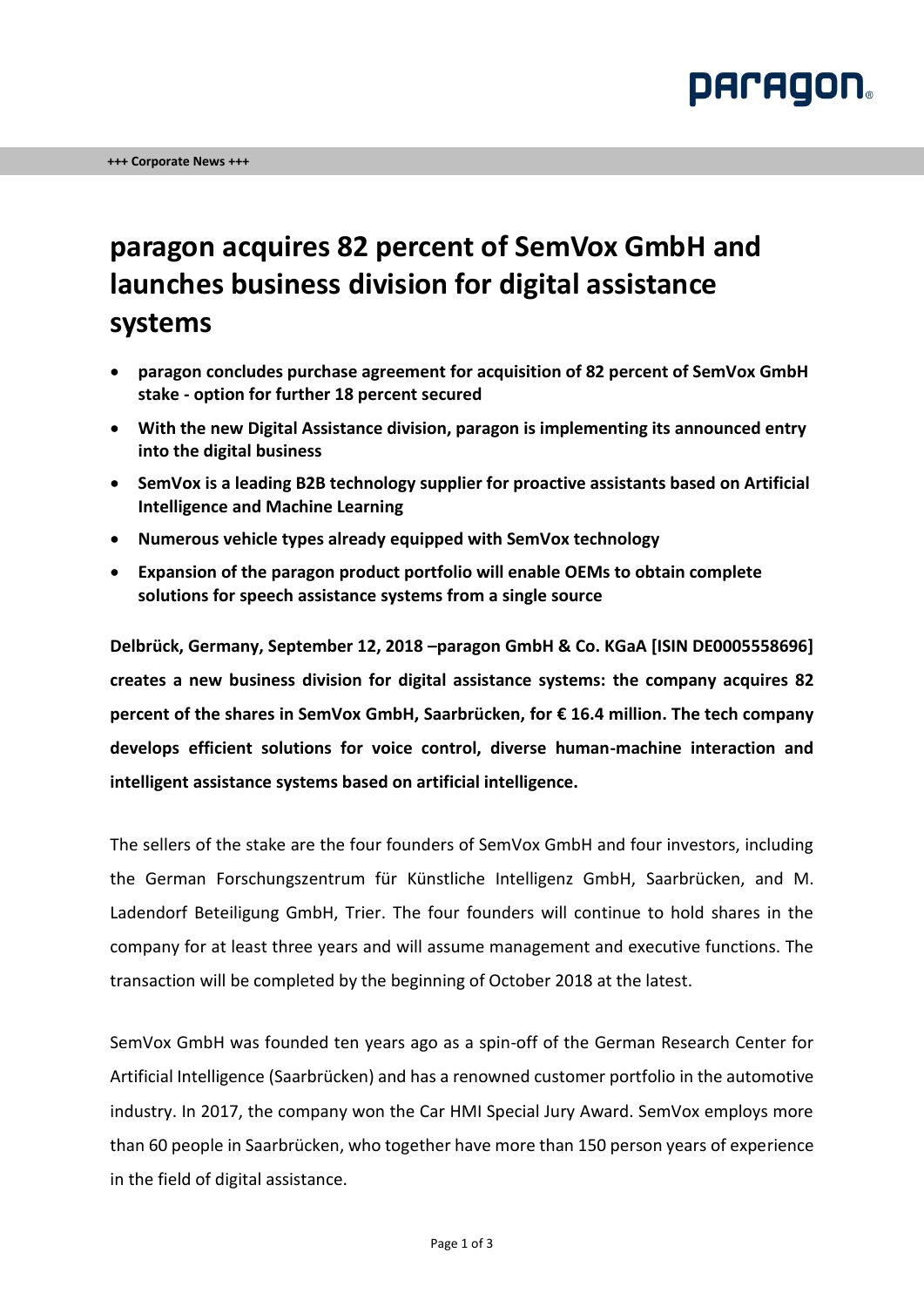# **DACAQON.**

"In the new connected world of automobiles, every vehicle is a digital device on wheels that communicates with the driver and the environment," explains Klaus Dieter Frers, CEO of paragon GmbH. "We are very pleased that we have won the pearl of artificial intelligence in Germany for ourselves and that we are thus realizing the announced entry into the digital business. Once again we are demonstrating that we can find smart answers to the influential trends in the automotive industry".

"We are very happy that new and exciting opportunities are opening up for SemVox and its employees now as part of the paragon Group. Together we will significantly increase our influence in the value chain of the new digital ecosystems developing with high dynamics," emphasizes Dr.-Ing. Norbert Pfleger, Chairman of the Management Board of SemVox GmbH, who will continue to be a top member of the management team.

SemVox sees itself as a leading B2B technology supplier for proactive assistants based on artificial intelligence and machine learning. Today, SemVox technology is already part of numerous vehicle types. Over the next five years, more than 13 million vehicles will be equipped with SemVox solutions. The company will continue to enable customers to develop their own intelligent assistants using the platform supplied by SemVox. In addition, paragon and SemVox are pursuing the goal of significantly expanding the range of integrative solutions. In addition to products and systems from the areas of sensors, interior, body kinematics and electromobility, paragon will also provide customers with hardware and software for the development of speech assistance systems. paragon is thus increasingly developing into a fullservice provider for OEMs. SemVox expects sales in the mid single-digit million range in the 2018 financial year. The company is already operating profitably.

paragon has been dealing with the human-machine interface in vehicles for 25 years. Just recently, the Group bundled its competencies in this area by merging the previous "Acoustics" and "Cockpit" business units to form the "Interior" division. This is based in Bexbach near Saarbrücken and is to move into a new building with SemVox (in future: paragon semvox